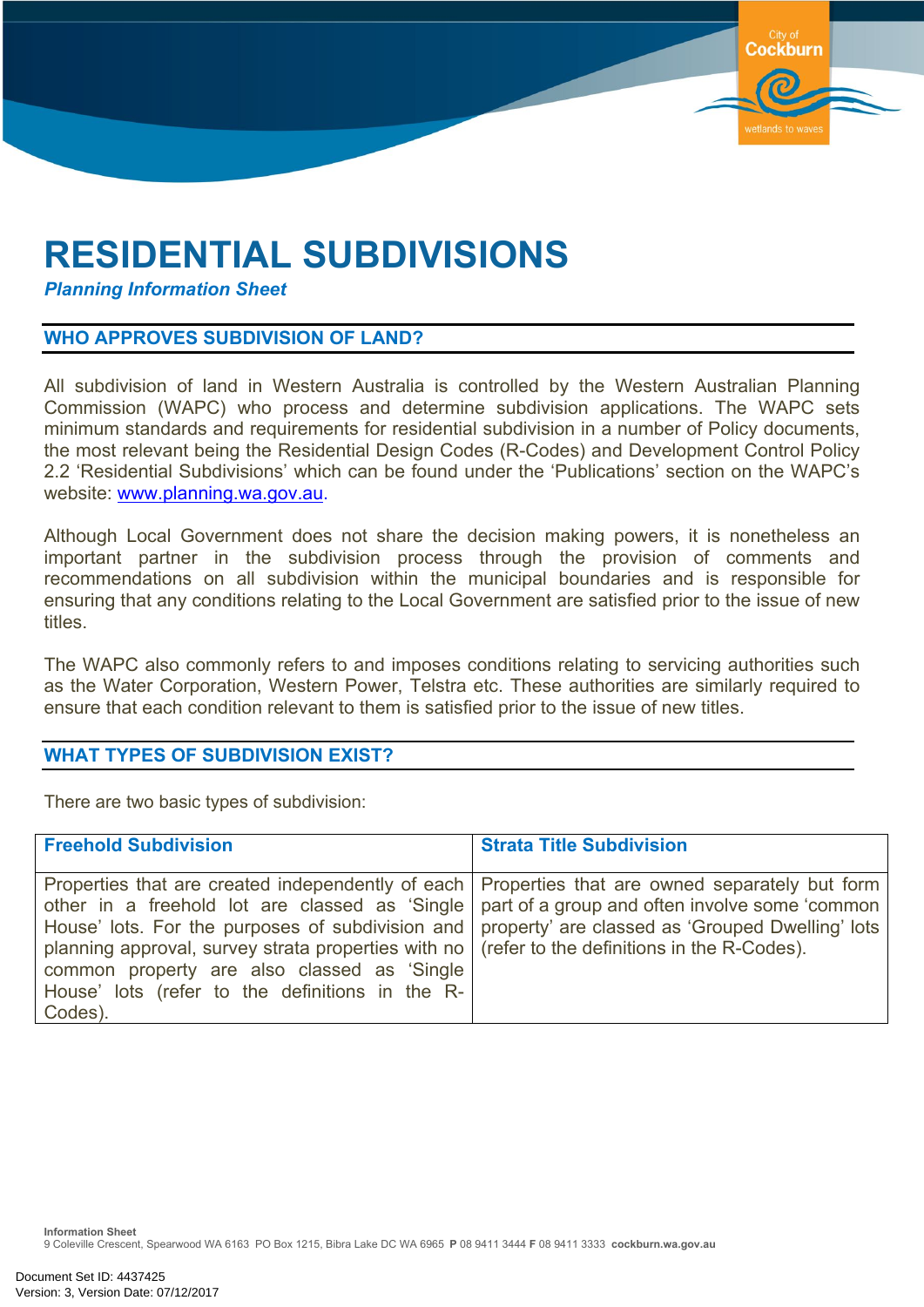# **DO I HAVE SUBDIVISION POTENTIAL?**

A lot must be large enough to be subdivided as defined by the R-Codes. The minimum size for new lots depends on the density coding over the land. The City's Town Planning Scheme No. 3 (TPS 3) maps which indicate zoning and density codes can be checked on the City's website [www.cockburn.wa.gov.au](http://www.cockburn.wa.gov.au/) using the interactive online mapping system. The minimum and average lot sizes which are permitted under each density code are detailed in the R-Codes under Table 1 – General site requirements for all houses and grouped dwellings.

It should be noted that rear battleaxe lots with no common property have different size requirements and these are shown in column 4 of Table 1. It is also important to note that a driveway with a minimum width of 3 metres is required to provide access to rear lots.

# **WHAT IS THE SUBDIVISION PROCESS?**

#### **Preparing a Subdivision Application**

All subdivision applications made to the WAPC must include a plan of subdivision which has been prepared in accordance with the WAPC's guidelines. Alternatively licensed land surveyors are able to survey your lot, provide advice on how best to subdivide the land, prepare subdivision plans and lodge subdivision applications with the WAPC on your behalf.

\*Please note that the City is unable to recommend any surveyors. **Application to WAPC**

Application for subdivision must be made directly to the WAPC who require the submission of:

- Application Form (Form 1A)
- Proposed subdivision plan
- Application fee

A copy of the Form 1A, checklist of submission requirements and a fee schedule can be obtained from the WAPC website under the 'Subdivision Guides, Forms and Fees' section.

Please refer to their website [www.planning.wa.gov.au](http://www.planning.wa.gov.au/) for the latest forms and guides. **Referral to Relevant Authorities**

Subdivision applications submitted to the WAPC are referred to the Local Government as well as other relevant authorities for comment. Once a subdivision application is referred to the City of Cockburn, Planning staff will assess the application and advise the WAPC as to whether it complies with the requirements of the City of Cockburn TPS 3, and any relevant Local Policy. If the application complies with the relevant requirements, the City will recommend support subject to appropriate conditions.

**Information Sheet**

9 Coleville Crescent, Spearwood WA 6163 PO Box 1215, Bibra Lake DC WA 6965 **P** 08 9411 3444 **F** 08 9411 3333 **cockburn.wa.gov.au**

**Cockburn**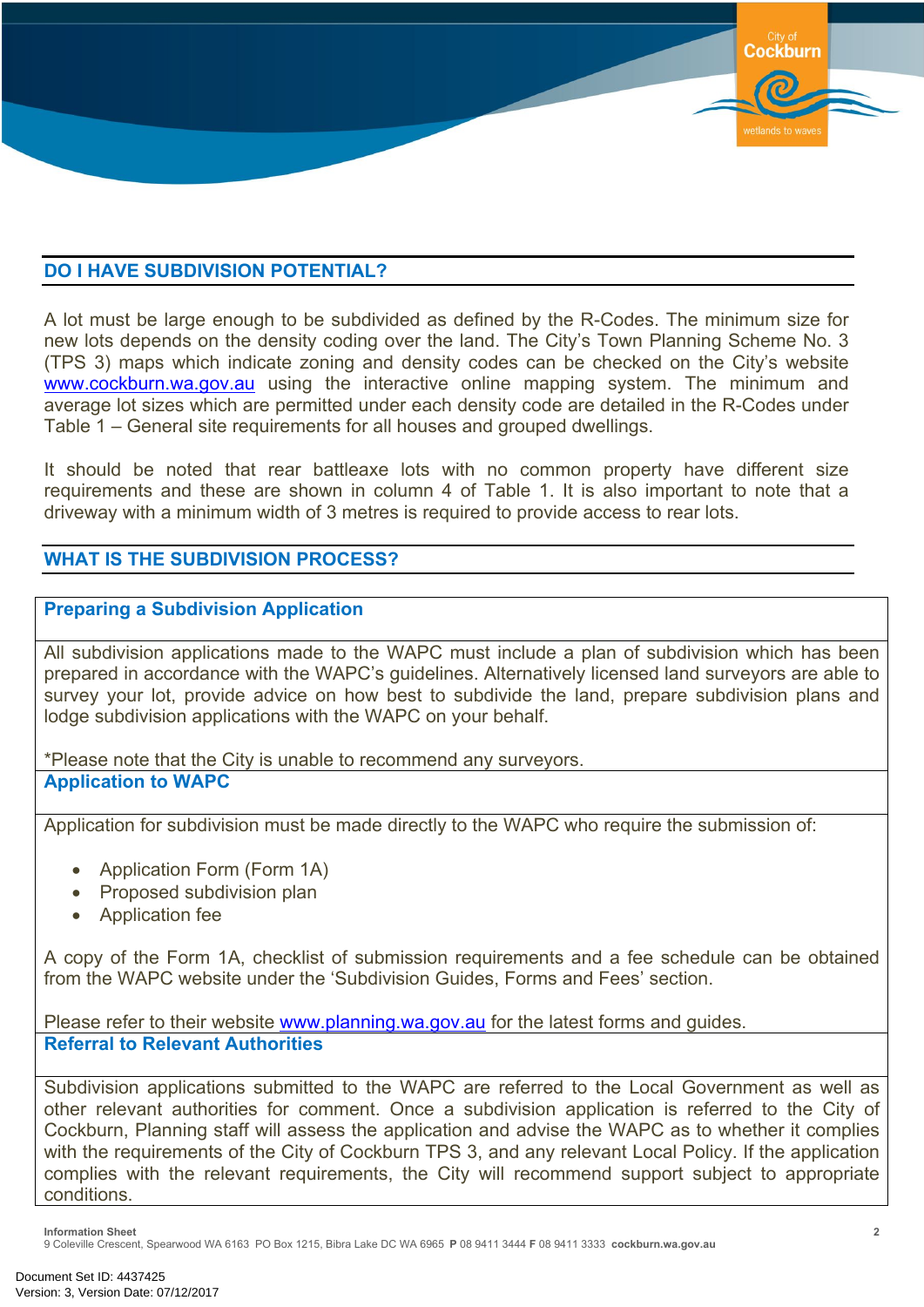

# **Preliminary Subdivision Approval**

If the WAPC supports the application, the proponent will receive a conditional approval with a range of conditions that are required to be met prior to the issue of final

- endorsement by WAPC and new Titles by Landgate. Common conditions include:
- preparation of the lot for development (i.e: clearing of land and construction of fences);
- connection to services such as water, sewer, gas, telecommunications; and
- any other requirements (i.e: demolition, retention of vegetation etc).

Conditions will be worded to indicate which agency is the clearing agency. **Reconsideration/Right of Appeal to Conditions**

A request to reconsider the conditions of a subdivision approval may be made to the WAPC within 28 days of the approval. If the proponent is still not satisfied with the conditions or the decision after reconsideration, the proponent may appeal the decision and/or the conditions to the State Administrative Tribunal within 28 days of the reconsidered decision.

#### **Carrying out of Works**

The conditions imposed on the preliminary approval usually require a certain level of work to be undertaken prior to the clearance of the conditions. Once all necessary work is undertaken in accordance with the conditions, a clearance application must be lodged with the relevant authority. This can be undertaken by the land surveyor on behalf of the landowner if required/requested.

# **Clearance of Conditions**

To gain clearance of Local Government conditions from the City of Cockburn, the proponent is required to submit a clearance request after the required works have been undertaken.

The proponent is required to:

- Lodge a clearance request with the City (including cover letter and signed checklist);
- Lodge two copies of the deposited plan or strata plan with the City of Cockburn;
- Pay any relevant developer contributions, cash in lieu for open space; and
- Pay the associated clearance fee (including fee for common property and/or POS lots).

Officers from the City of Cockburn will then:

- Inspect the property;
- Check that all conditions have been met;
- Issue a clearance letter provided that all relevant conditions have been met; and
- If any conditions have not been met the City will inform the applicant in writing and a new clearance application will be required, with evidence of how the conditions have been met, once the works are complete.

**Information Sheet**

9 Coleville Crescent, Spearwood WA 6163 PO Box 1215, Bibra Lake DC WA 6965 **P** 08 9411 3444 **F** 08 9411 3333 **cockburn.wa.gov.au**